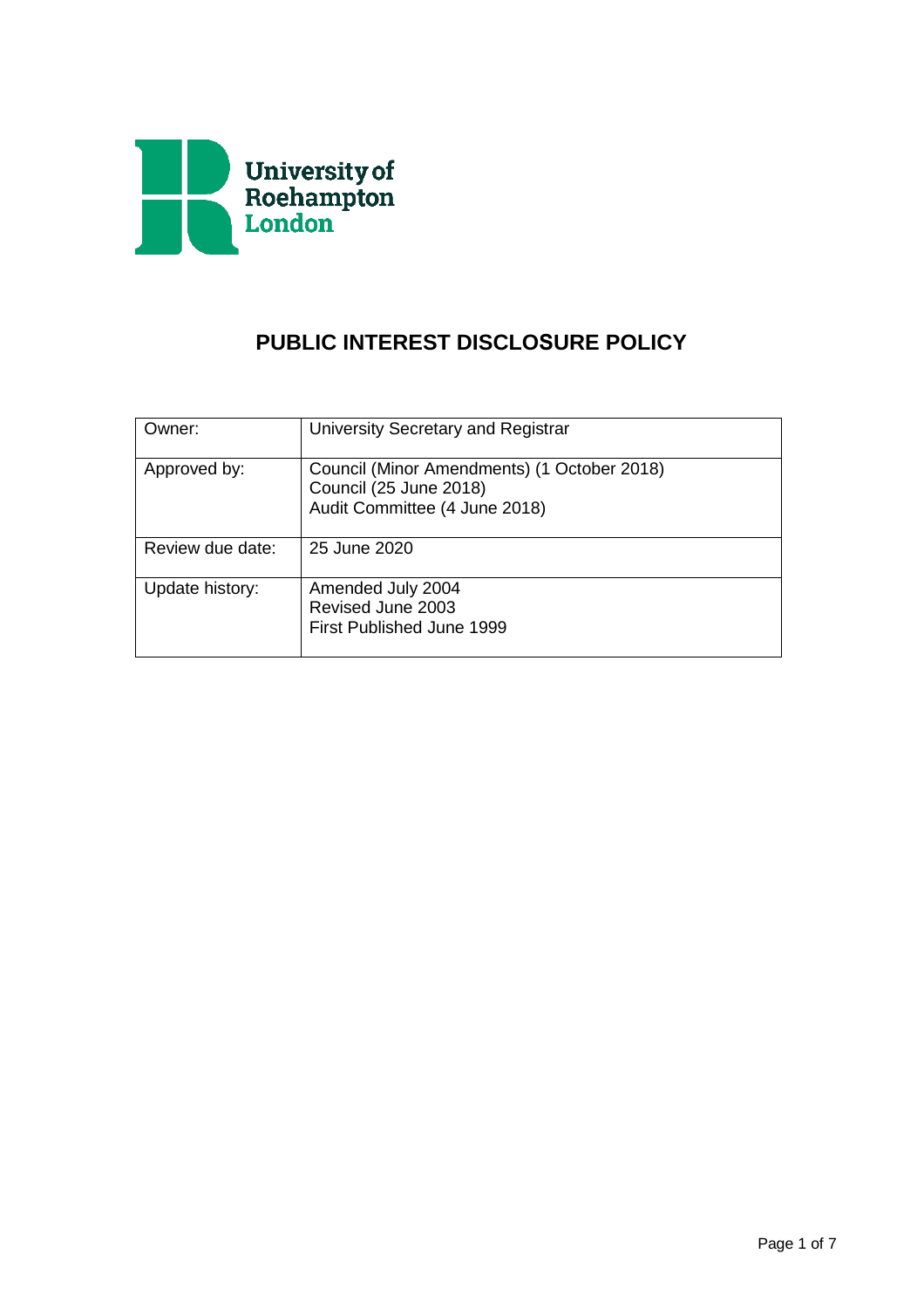# **PUBLIC INTEREST DISCLOSURE POLICY**

# **1. INTRODUCTION**

The University is committed to the highest standards of openness, probity and accountability. It seeks to conduct its affairs in a responsible manner, and all employees of the University (for the purposes of this policy the term employee not only includes individuals employed under a contract of employment with the University but also workers including individuals under agency contracts, consultants and other staff members) are expected to act in a similar manner.

It is an implied term of every contract of employment that employees will give honest and faithful services to the University as their employer. This includes an obligation not to divulge confidential information acquired during the course of their employment, or act in such a way that the mutual trust and confidence on which the employment relationship is based is undermined. An important aspect of accountability and transparency is a mechanism to enable employees to be able to voice concerns, without fear of reprisal, if they discover information or wrongdoing which may amount to malpractice or impropriety.

The purpose of this policy is to provide such a mechanism, taking into account the requirements of the Public Interest Disclosure Act 1998 and the Enterprise and Regulatory Reform Act 2013 which provide a framework of protection for employees against detriment or dismissal in connection with "blowing the whistle" on illegal practices in the workplace. This policy further aims to encourage employees to report suspected wrongdoing as soon as possible, in the knowledge that their concerns will be taken seriously and investigated as appropriate, and that their confidentiality will be respected; and to provide employees with guidance as to how to raise such concerns.

# **2. RESPONSIBILITY FOR THE POLICY**

- 2.1 The Audit Committee has overall responsibility for this policy on behalf of Council, and for reviewing the effectiveness of actions taken in response to concerns raised under this policy.
- 2.2 The University Secretary and Registrar has day-to-day operational responsibility for this policy, and or reviewing the effectiveness of actions taken in response to concerns raised under this policy.
- 2.3 The Audit Committee should review this policy from a legal and operational perspective annually.
- 2.4 All employees are responsible for the success of this policy and should use it to disclose any suspected danger or wrongdoing.
- 2.5 The Chair of the Audit Committee shall be informed by the University Secretary and Registrar within 7 working days of any Public Interest Disclosure made under this Policy, and a summary of such disclosure and action taken by the University in response to the disclosure shall be presented to the Committee at its next scheduled meeting.

# **3. SCOPE OF POLICY**

- 3.1 This policy is designed to allow employees to raise internally and at a high level, concerns and/or to disclose information which is/are in the public interest and which in the reasonable belief of the employee making the disclosure shows any one of the following protected matters (hereinafter disclosures):
	- the commission or likely commission of a criminal offence
	- a failure or likely failure to comply with a legal obligation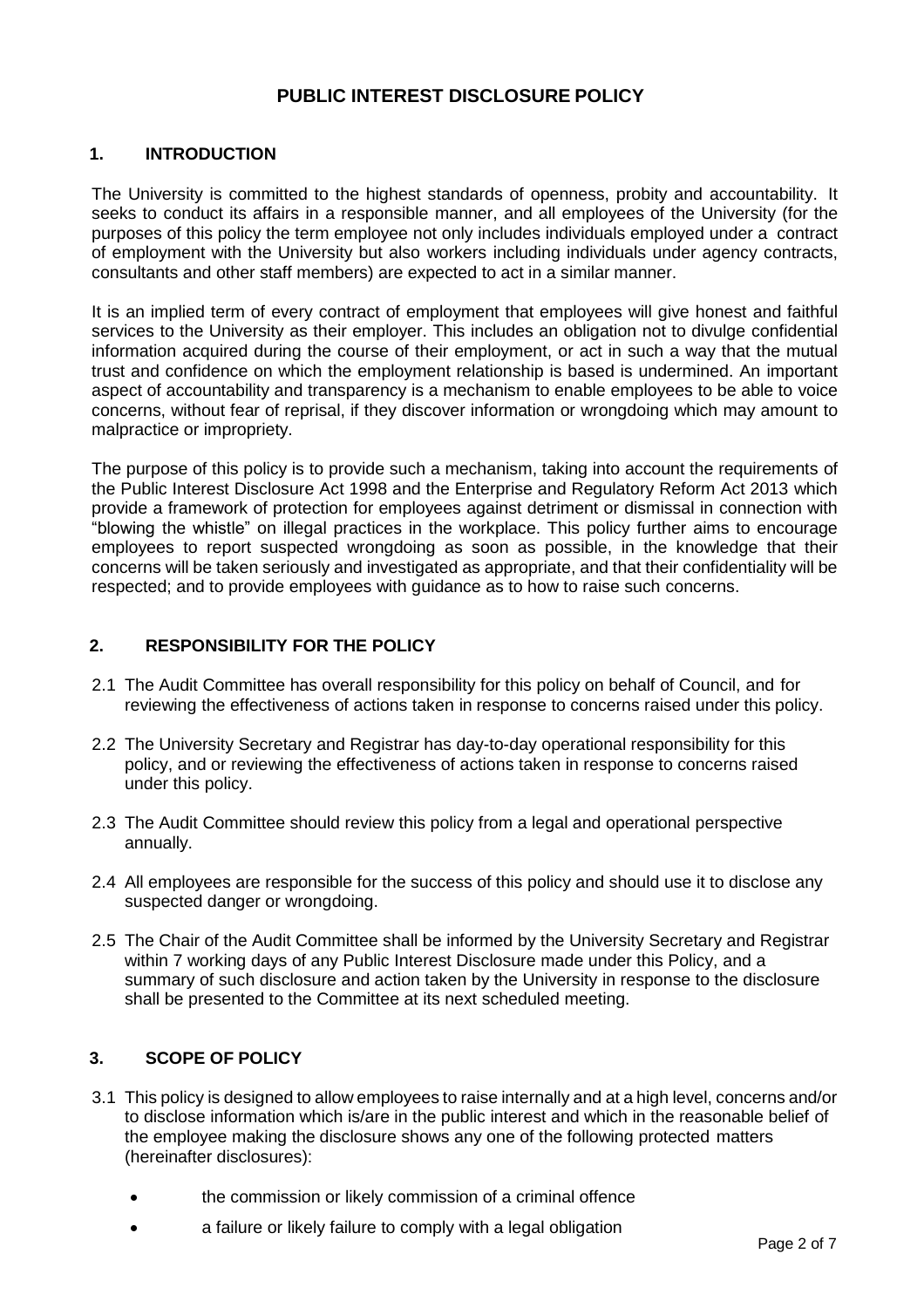- the occurrence or likely occurrence of a miscarriage of justice
- that the health and safety of any individual has been, is being or is likely to be endangered
- that the environment has been, is being or is likely to be damaged
- financial malpractice or impropriety or fraud
- failure to comply with the Statutes, Ordinances and Regulations of the University
- academic or professional malpractice, or
- that information tending to show any of the protected matters above has been, is being or is likely to be deliberately concealed.
- 3.2 The policy is not intended to apply to matters which are dealt with under other existing University policies and procedures nor should it be used when other procedures would be more appropriate. In particular, the policy is not intended to apply to personal grievances relating to an employee's terms and conditions of employment or other aspects of the working relationship (which are dealt with under the Grievance Procedure), complaints of bullying and harassment (which are dealt with under the Dignity and Respect Policy), or disciplinary matters (which are dealt with under the Disciplinary Procedure).
- 3.3 A disclosure investigated under this policy may, lead to the invocation of other procedures as appropriate if during the course of investigation it appears to the investigator that the matter relates more appropriately to such procedures. In such instances, those procedures may be invoked instead of or where appropriate, in addition to this procedure.

# **4. SAFEGUARDS**

4.1 The University will ensure that any employee who makes a disclosure in accordance with the provisions of this policy will not be subject to any detrimental or adverse treatment by the University for doing so.

No protection from disciplinary action is given to those who unreasonably choose not to use the procedure set out under paragraph 5 below.

# 4.2 **Contractual liability**

It is an implied term of contracts of employment that employees will observe a duty of fidelity, thereby requiring them to refrain from disclosing their employer's confidential information and acting in a way which is likely to destroy the "mutual trust and confidence" on which the employment relationship is based. In addition, the University has required certain categories of employee to sign a confidentiality clause within their contract of employment. Notwithstanding this, a disclosure made under this policy would not be considered a breach of either an implied or express term unless it was found to have been made maliciously or unreasonably.

# 4.3 **Confidentiality**

The University will treat all disclosures in a confidential and sensitive manner and will if requested, so far as is reasonably practicable, protect the identity of the individual making the allegation. However, the investigation process may reveal the source of the information and the individual making the disclosure may need to provide a statement as part of the evidence required.

# 4.4 **Anonymous Allegations**

Employees are encouraged to put their name to any disclosure. Any concern raised anonymously will be considered at the University's discretion, taking into account the following factors:

• the seriousness of the issue raised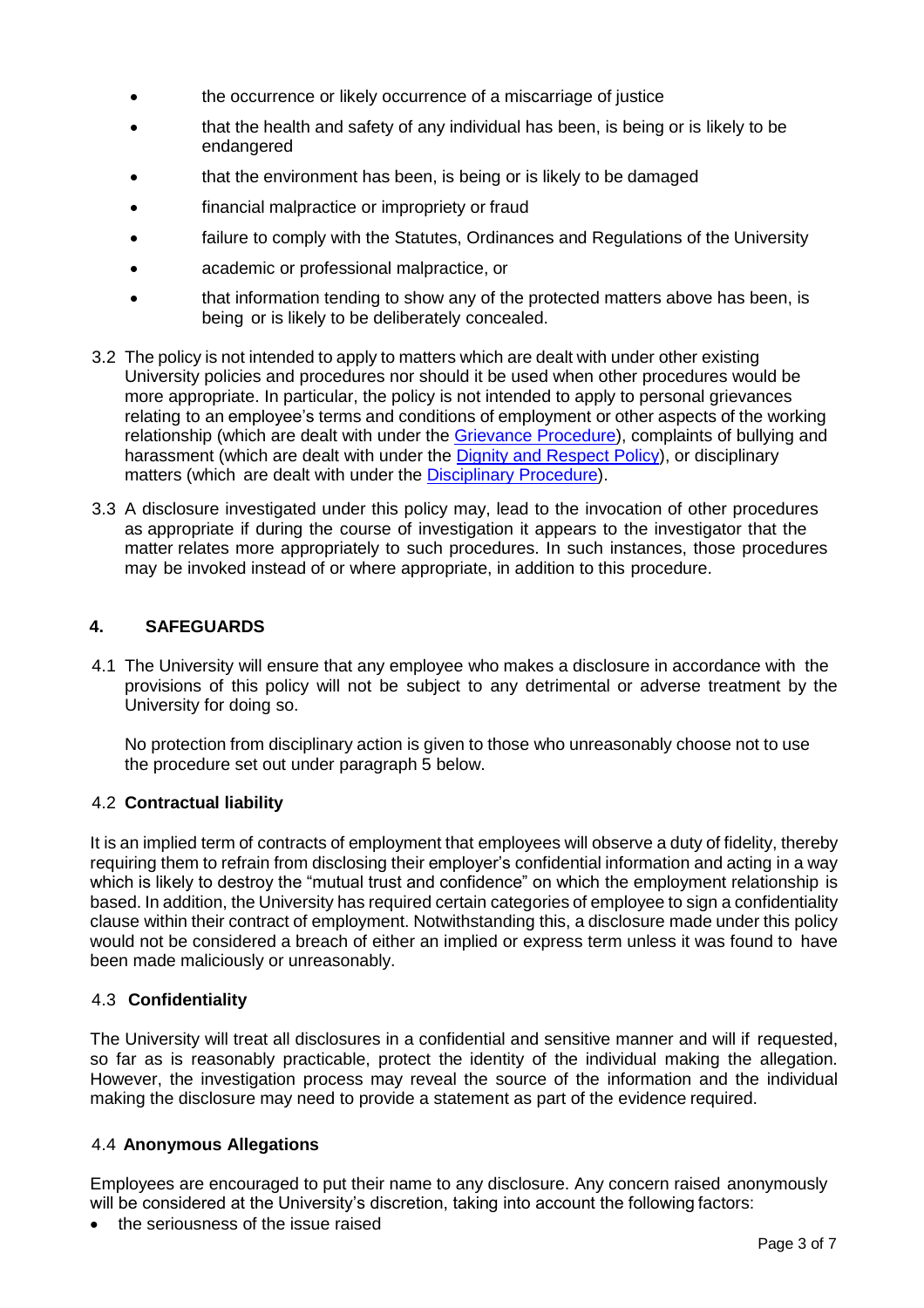- the credibility of the concern
- the likelihood of confirming the allegation from attributable sources.

#### 4.5 **Malicious Allegations**

If an allegation is subsequently deemed to be deliberately malicious or vexatious, disciplinary action may be taken.

#### 4.6 **Retraction of Allegation**

Once the disclosure has been made it may be retracted at any time but the University reserves the right to proceed with the investigation, even if the individual does not wish to proceed further.

# **5. PROCEDURE FOR MAKING A DISCLOSURE**

#### **5.1 Who can raise a concern?**

Any employee who has a reasonable belief that there is serious malpractice or impropriety relating to any of the protected matters set out at paragraph 3.1 above may make a disclosure under the procedure detailed in paragraph 5.2 below.

The individual must reasonably believe that relevant malpractice or impropriety has occurred or is likely to occur and that matter is in the public interest.

#### **5.2 How to make a disclosure**

- 5.2.1 This procedure is an internal procedure to be followed by an employee who wishes to make a disclosure. An employee should make a disclosure under this procedure to a designated person, the details of which are outlined below. An individual may make the disclosure to whichever designated person they feel is most appropriate.
- 5.2.2 The following individuals are designated persons:
	- the Vice-Chancellor
	- Pro Vice-Chancellor & Director of Finance
	- The Chair of Council.
- 5.2.3 It must be made clear in the disclosure that this procedure is being invoked.
- 5.2.4 If the employee does not wish to raise the matter with any of the designated persons because he or she is of the reasonable belief that they may be involved in the malpractice or impropriety, or may attempt to conceal the matter, then a disclosure may be made to the Chair of the Audit Committee. An investigation by the Chair of Audit Committee will be conducted, so far as is possible, in the same manner and with the same considerations as an internal investigation, as set out above.
- 5.2.5 The Chair of Council must be immediately informed of the disclosure, unless this would be inappropriate for reasons outlined above. Contact details for the Chair of Council or Audit Committee can be obtained from the University Secretary and Registrar.
- 5.2.6 All internal disclosures will be acknowledged within 3 working days of receipt.

#### **5.3 How the disclosure will be investigated**

5.3.1 The designated person will decide, in consultation with the appropriate Chair of any University Committee and any University senior manager as appropriate, as long as no such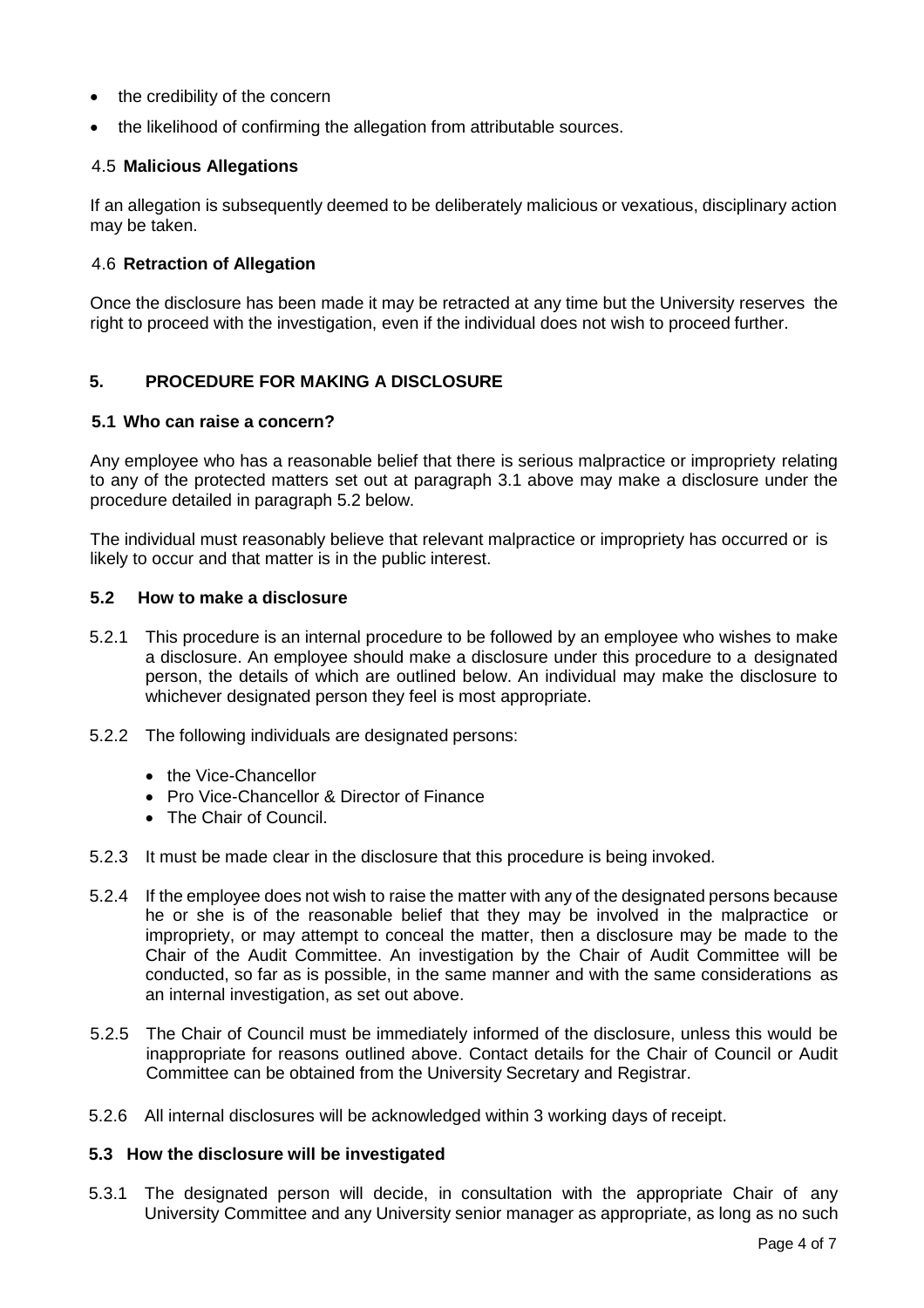individual is implicated in the disclosure, on the form of the investigation to be undertaken or, if the allegation is anonymous, whether to take no action. An investigation may be by one or more of the following means:

- to investigate the matter internally
- to refer the matter to the police (if a potentially criminal act has occurred the matter must be referred to the police)
- to call for an investigation by independent external investigator or an external body.
- 5.3.2 If the matter is to be investigated internally a decision will also be taken as to who should conduct the investigation, the procedure to be followed and the scope of the final written report. The following factors will be taken into account:
	- the nature of the allegation
	- the seriousness of the alleged malpractice and likely outcomes if proven
	- that any individual likely to be involved, including the person who will have to reach a decision on the matter, will not conduct the investigation if they may be perceived tohave a conflict of interest.
- 5.3.3 Where the disclosure is made against a named person or persons, they will be advised of the disclosure as soon as is reasonably practicable, of the evidence supporting it, and will be allowed to respond, having regard to the nature of the disclosure. If they are to be questioned about the disclosure, they will be entitled to be accompanied by a trade union official, staff representative or work colleague. Where the disclosure is made against a named person or persons or potentially implicates any named person or persons in wrongdoing, they will told at an early stage of it and of the evidence supporting it and they will be allowed to respond.
- 5.3.4 An employee under investigation may be suspended if it is not considered appropriate for them to remain at work whilst the investigation is carried out. Suspension does not imply that the employee has committed the offence, and they should be on full pay. If the investigation shows that the disclosure is without foundation, the employee should be allowed to return to work immediately. Any decision to suspend must be taken by the Vice-Chancellor or the Chair of a Council Committee.
- 5.3.5 The internal investigation will be carried out as speedily and sensitively as possible. The University will endeavour to conclude the investigation within 6 weeks of the disclosure being made. If this is not possible the discloser will be informed of the reason.
- 5.3.6 Where an external investigation is commissioned, the University will endeavour to conclude the investigation within 3 months of the disclosure being made. If this is not possible the discloser will be informed of the reason.
- 5.3.7 Where the disclosure has been referred to the Police, the University will make every effort to work with the Police to conclude matters within 3 months of the disclosure being made, however this may not always be possible and when there is a delay, the discloser will be informed of the reason.

# **5.4 Outcome of investigation**

- 5.4.1 The report of the investigation, inquiry or police action and any recommendations will be considered by the Vice-Chancellor, or other designated person, and a decision taken in consultation with any advisers deemed appropriate on what, if any, further action is required. Such action may include:
	- invoking the disciplinary procedure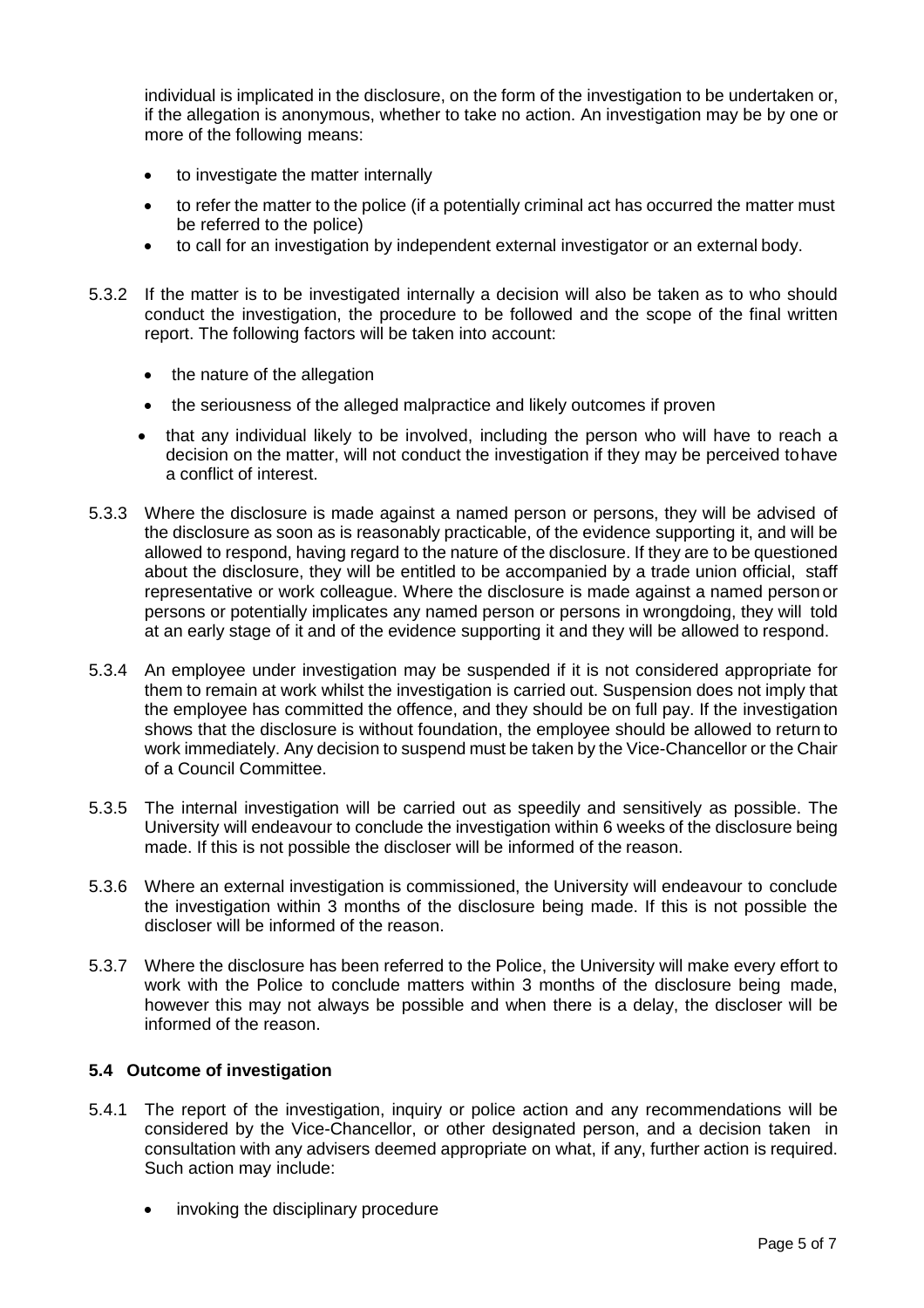- invoking the grievance procedure
- instituting further investigation either internally or externally
- taking specific action, for example reviewing policies or procedures.
- 5.4.2 The employee who made the disclosure will be advised of the outcome in writing and, if no action is to be taken, the reasons for it. If the employee is dissatisfied with the outcome they may remake the disclosure to another designated person; for example, if the initial disclosure was made to an officer of the University then a subsequent disclosure may be made to the Chair of Council. Alternatively, they may make a disclosure to the Chair of Audit Committee. This other person will consider the information presented, the procedures that were followed and the reasons for the decision reached. The outcome of this will be to decide whether any further investigation or action is required and to make a report to Council.
- 5.4.3 Any named person or persons against whom a disclosure is made (referenced at paragraph 5.3.3 above) will also be advised of the outcome at the same time that the discloser is advised.
- 5.4.4 Where a decision is made to institute further investigation either internally or externally, the investigation will be concluded within three months of the decision to further investigate. In the event this is not possible, the discloser will be informed of the reason.

# **5.5 Reporting of outcome**

A report of all disclosures and the action taken will be made by the Vice-Chancellor, Pro Vice-Chancellor & Director of Finance or Chair of Council, or other designated person, to the next Council meeting following completion of the report as reserved business. Council will consider whether wider publication of the report, or its findings, should be undertaken.

# **6. DISCLOSURE TO AN EXTERNAL BODY**

6.1 This policy provides an internal system for reporting, investigation and remedying any wrongdoing in the workplace and in most cases it would not be necessary for an employee to alert anyone externally of any such wrongdoing. The law recognises however, that in some circumstances, it may be necessary for employees to report their concerns to an external body including:

Such body or person (if any) prescribed by the Secretary of State under Section 43F of the Employment Rights Act 1996, as amended by Section 1 of the Public Interest Disclosure Act 1998 as being a prescribed person to whom the particular type of issue in question can be disclosed (a 'Prescribed Person'). An up to date list is available at the following link https:/[/www.gov.uk/government/publications/blowing-the-whistle-list-of-prescribed-people-and](http://www.gov.uk/government/publications/blowing-the-whistle-list-of-prescribed-people-and-)bodies--2/whistleblowing-list-of-prescribed-people-and-bodies.

In addition, other prescribed persons include a Government Minister and a legal adviser in the course of taking legal advice.

It will very rarely if ever be appropriate to alert the media.

- 6.2 An external disclosure can made in the first instance or where an employee has made an internal disclosure but remains dissatisfied with the outcome of the internal procedures.
- 6.3 Any individual making an external disclosure must notify the Chair of Council that they have taken such action.
- 6.4 Whistleblowing concerns usually relate to the conduct of the University's staff but sometimes